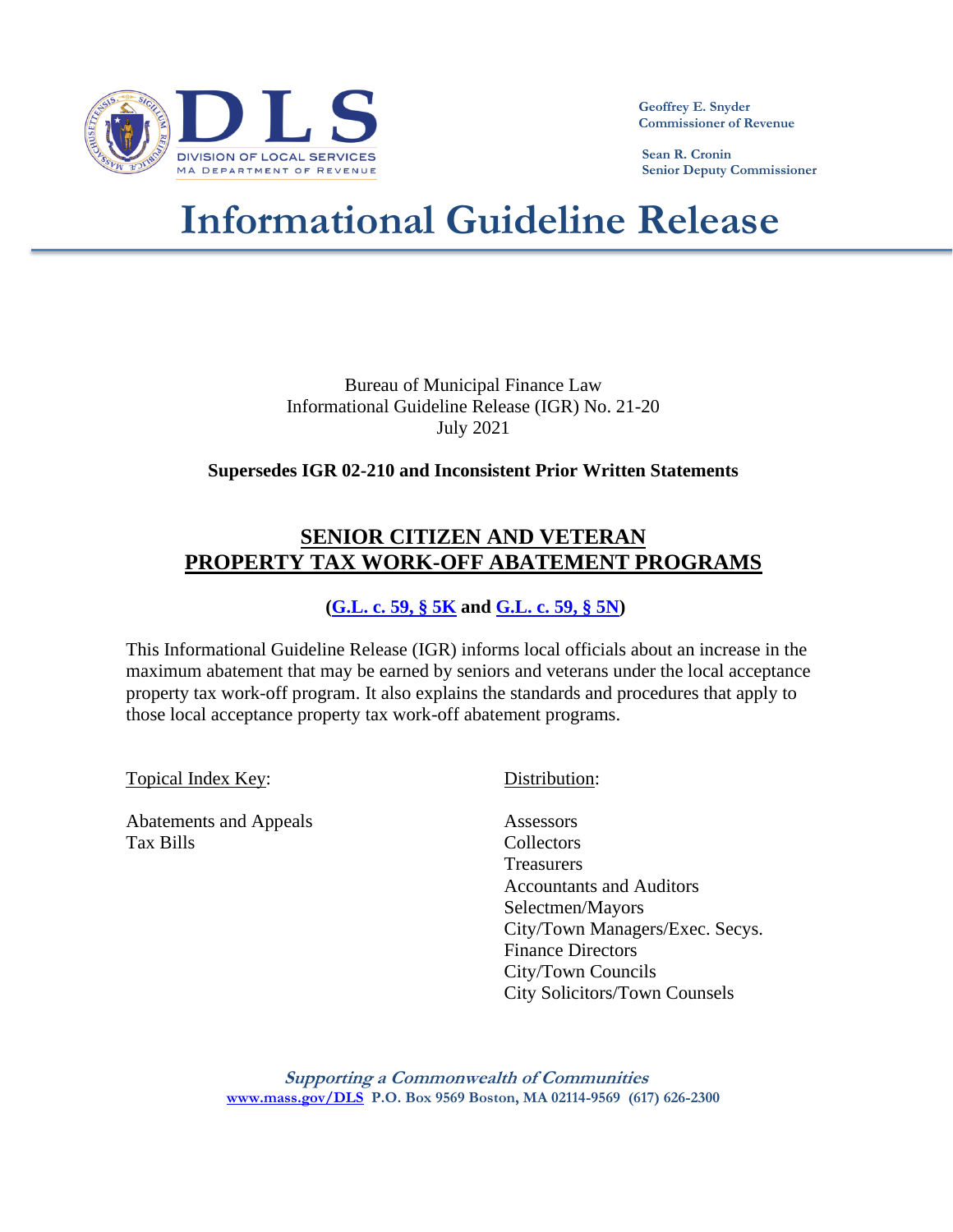Bureau of Municipal Finance Law Informational Guideline Release (IGR) No. 21-20 July 2021

**Supersedes IGR 02-210 and Inconsistent Prior Written Statements**

# **SENIOR CITIZEN AND VETERAN PROPERTY TAX WORK-OFF ABATEMENT PROGRAMS**

**[\(G.L. c. 59, § 5K](https://malegislature.gov/Laws/GeneralLaws/PartI/TitleIX/Chapter59/Section5K) and [G.L. c. 59, § 5N\)](https://malegislature.gov/Laws/GeneralLaws/PartI/TitleIX/Chapter59/Section5N)**

#### **SUMMARY:**

This Informational Guideline Release (IGR) informs local officials about two local acceptance statutes that that allow cities and towns to establish property tax work-off programs for senior citizens and veterans.

The board of selectmen, town council or mayor with the approval of the city council in a community that has accepted G.L. c. 59,  $\S 5K$  or G.L. c. 59,  $\S 5N$  may establish a property tax work-off program for taxpayers who are over 60 years old or veterans. The statutes for the senior and veteran work-off abatement must be separately accepted by the municipality's legislative body. Under those programs, the senior or veteran "volunteers" his or her services to a city or town and earns a reduction in his or her property tax bill.

These guidelines supersede prior guidelines on the property tax work-off abatement program and any inconsistent prior written statements or documents. The guidelines also update the features and operation of the local option [G.L. c. 59, § 5N](https://malegislature.gov/Laws/GeneralLaws/PartI/TitleIX/Chapter59/Section5N) for veterans and address the features and operation of both programs generally.

# **GUIDELINES:**

# **I. LOCAL ACCEPTANCE**

#### **A. Acceptance**

Acceptance of G.L. c. 59,  $\S$  5K (seniors) or G.L. c. 59,  $\S$  5N (veterans) is by vote of the municipality's legislative body, subject to charter. [G.L. c. 4, § 4.](https://malegislature.gov/Laws/GeneralLaws/PartI/TitleI/Chapter4/Section4)

A municipality may accept either, both or neither of the two statutes.

#### **B. Effective Date**

The acceptance vote should explicitly state the fiscal year in which the program under the particular statute will first be available.

#### **BUREAU OF MUNICIPAL FINANCE LAW KENNETH WOODLAND, CHIEF**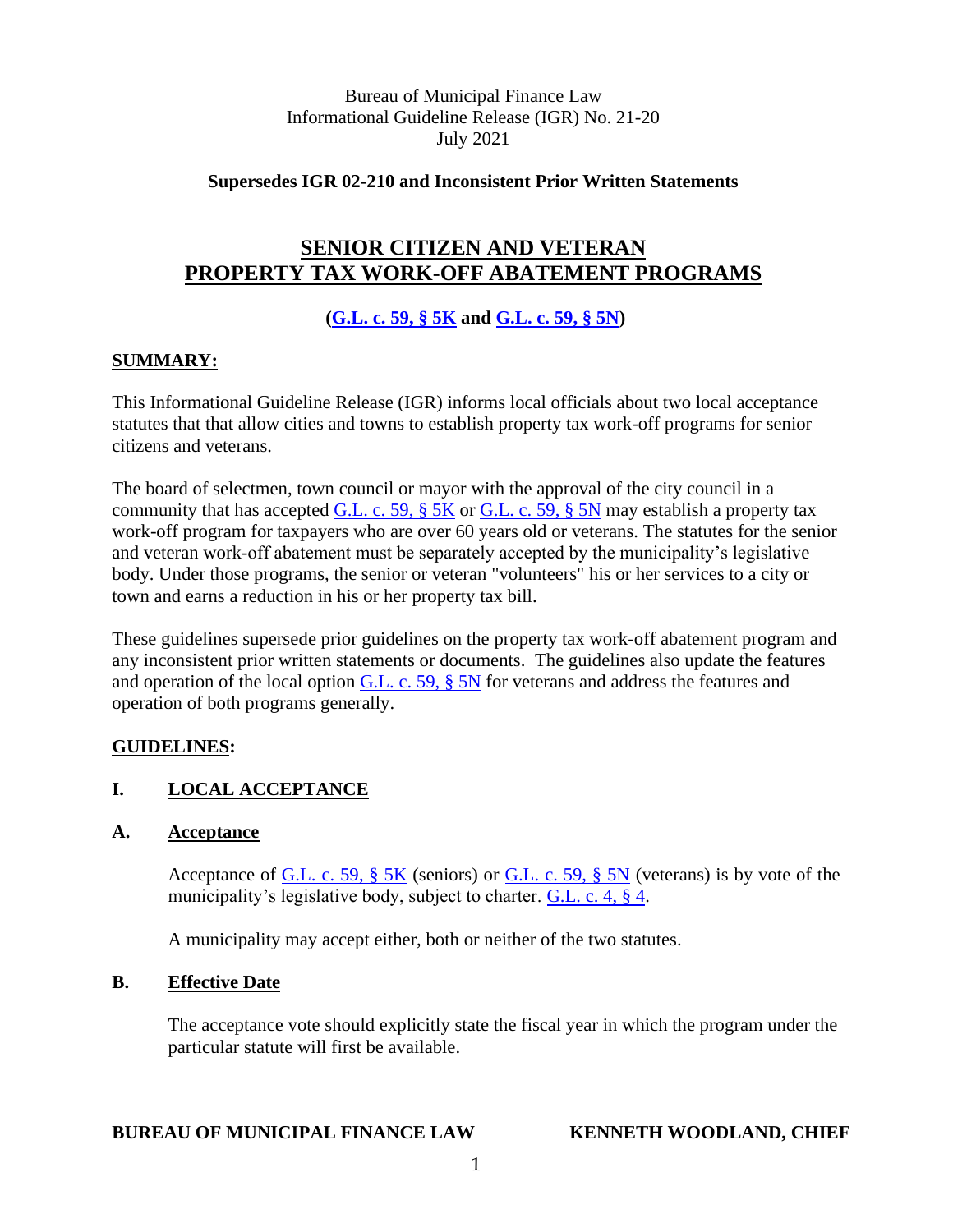#### **C. Revocation**

Acceptance may be revoked, but the city or town must wait until at least three years after acceptance. Revocation is also by vote of the legislative body, subject to charter. [G.L. c.](https://malegislature.gov/Laws/GeneralLaws/PartI/TitleI/Chapter4/Section4B)  [4, § 4B.](https://malegislature.gov/Laws/GeneralLaws/PartI/TitleI/Chapter4/Section4B)

#### **D. Notice of Acceptance or Revocation**

The city or town clerk should notify the [Municipal Databank](https://www.mass.gov/service-details/notification-of-acceptance-of-local-option-statutes) if [G.L. c. 59, § 5K](https://malegislature.gov/Laws/GeneralLaws/PartI/TitleIX/Chapter59/Section5K) (seniors) or [G.L. c. 59, § 5N](https://malegislature.gov/Laws/GeneralLaws/PartI/TitleIX/Chapter59/Section5N) (veterans) is accepted or revoked. The notification should be made as soon as possible after the vote.

# **II. SCOPE OF ABATEMENT**

#### **A. Seniors**

An individual must be over 60 years of age to earn a property tax abatement under a program for seniors established under [G.L. c. 59, § 5K.](https://malegislature.gov/Laws/GeneralLaws/PartI/TitleIX/Chapter59/Section5K)

#### **B. Veterans**

An individual must be a "veteran" as defined in G.L. c. 4,  $\S$  7, Clause 43 to earn a property tax abatement under a program for veterans established under [G.L. c. 59, § 5N.](https://malegislature.gov/Laws/GeneralLaws/PartI/TitleIX/Chapter59/Section5N) If the veteran has a service-connected disability or is deceased, the veteran's spouse or surviving spouse may earn the abatement instead.

#### **C. Ownership**

Volunteers must be the assessed owner of the property on which the tax to be abated is assessed or have acquired ownership before the work is performed and the abatement applied. If the property is subject to a trust, the volunteer must have legal title, i.e., be one of the trustees, on the applicable January 1 assessment date, or at the time the work is performed.

More than one qualifying owner of the parcel may earn an abatement, unless local program rules limit multiple abatements on a parcel.

If both spouses own the property and each would qualify separately for a work-off abatement program, then either one could work the entire number of hours or each could work half or some other part of the time to make the total number of hours. In addition, under that program the number of volunteer hours do not necessarily have to be worked in full, and the taxpayer may be entitled to a partial abatement based on the reduced hours worked up to the cut-off date to apply the abatement to the tax bill.

#### **D. Domicile**

The volunteer does not have to be domiciled on their property to qualify for either volunteer work-off abatement program unless the municipality adopts a local rule requiring domicile.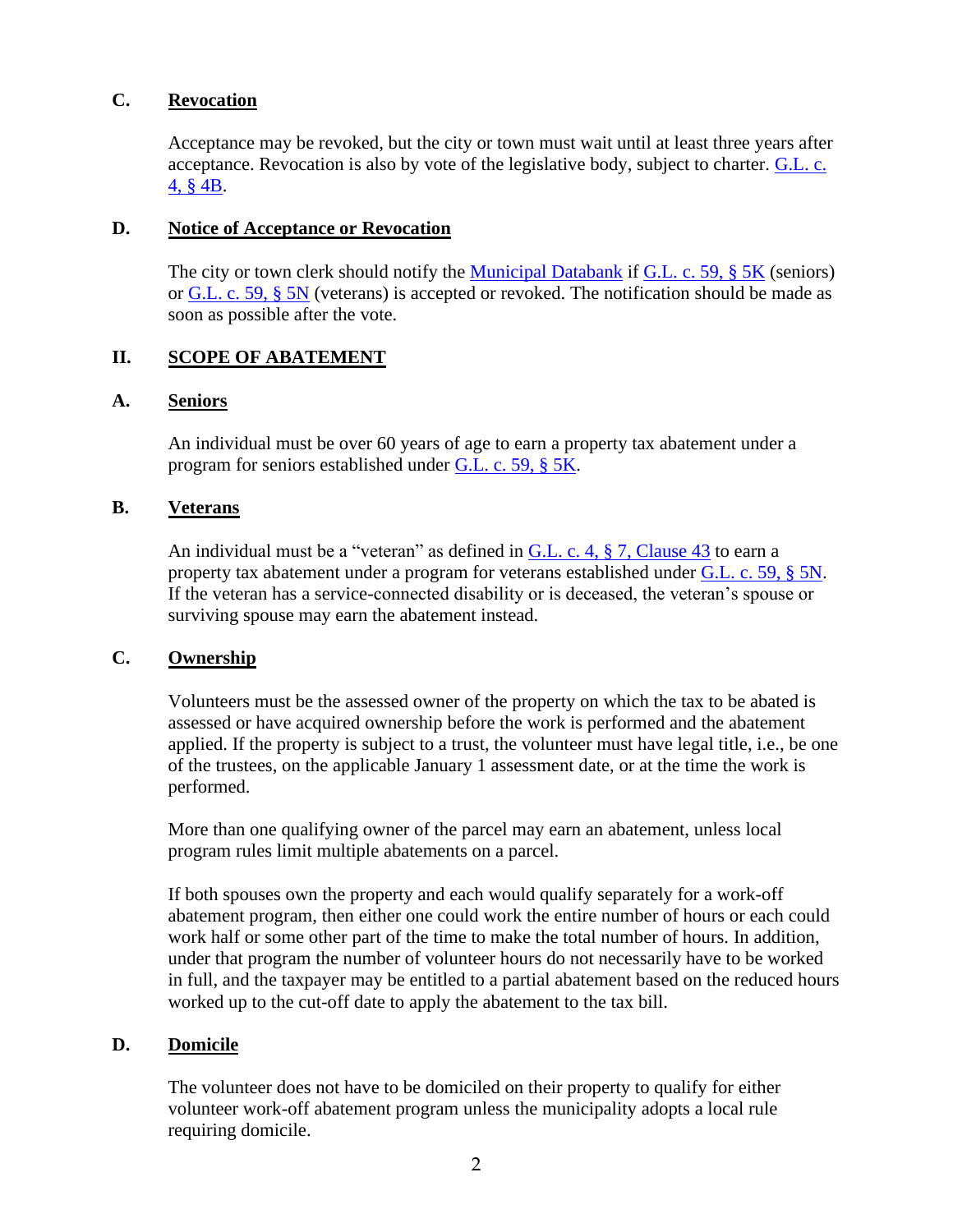# **E. Maximum Abatement and Hourly Rate**

The maximum abatement volunteers may earn for a fiscal year is \$1,500 for seniors and \$1,500 for veterans.

Volunteers cannot receive credit for their services at an hourly rate higher than the state's minimum wage.

Cities and towns should also set the hourly rate no lower than the federal minimum wage unless advised by the Wages and Hours Division of the United States Department of Labor that the federal fair labor standards act does not apply to the program.

#### **F. Personal Exemptions and Deferrals**

Volunteers may earn abatements under the work-off program in addition to any property tax exemptions they may be eligible for under other statutes, such as personal exemptions under G.L. c. 59,  $\S$  5 or residential exemptions under G.L. c. 59,  $\S$  5C. They may also defer the balance of their taxes under [G.L. c. 59, § 5, Clause 41A](https://malegislature.gov/Laws/GeneralLaws/PartI/TitleIX/Chapter59/Section5) if they are eligible to do so.

The senior exemptions and deferral contained in G.L. c. 59, § 5, Clauses 41, 41A, 41B,  $41C$  and  $41C$   $\frac{1}{2}$  require the applicant to be an owner of the property on July 1. That is a different standard from the requirement to have a legal obligation to pay the tax in  $G.L. c.$ [59, § 5K](https://malegislature.gov/Laws/GeneralLaws/PartI/TitleIX/Chapter59/Section5K) and [G.L. c. 59, § 5N.](https://malegislature.gov/Laws/GeneralLaws/PartI/TitleIX/Chapter59/Section5N)

# **G. Multiple Employers**

There is an opinion issued by the State Ethics Commission (EC-COI-04-4) that indicates that municipal employees may participate in a property tax work-off abatement program under certain circumstances. The opinion can be accessed at: [https://www.mass.gov/files/documents/2016/08/sd/rulings-04.pdf.](https://www.mass.gov/files/documents/2016/08/sd/rulings-04.pdf)

Municipal employees seeking to participate in the program are advised to check with municipal counsel or the State Ethics Commission.

# **H. Proxies**

The person performing the work must have a legal obligation to pay the tax. However, a city or town, by vote of its legislative body, subject to its charter, may vote to allow an approved representative to perform the services for an eligible taxpayer physically unable to provide services to the city or town.

Treasurers in a community that adopts this option should consult with the United States Internal Revenue Service (IRS) regarding the proper reporting procedure when the earnings result from work performed by a proxy.

# **I. Trusts**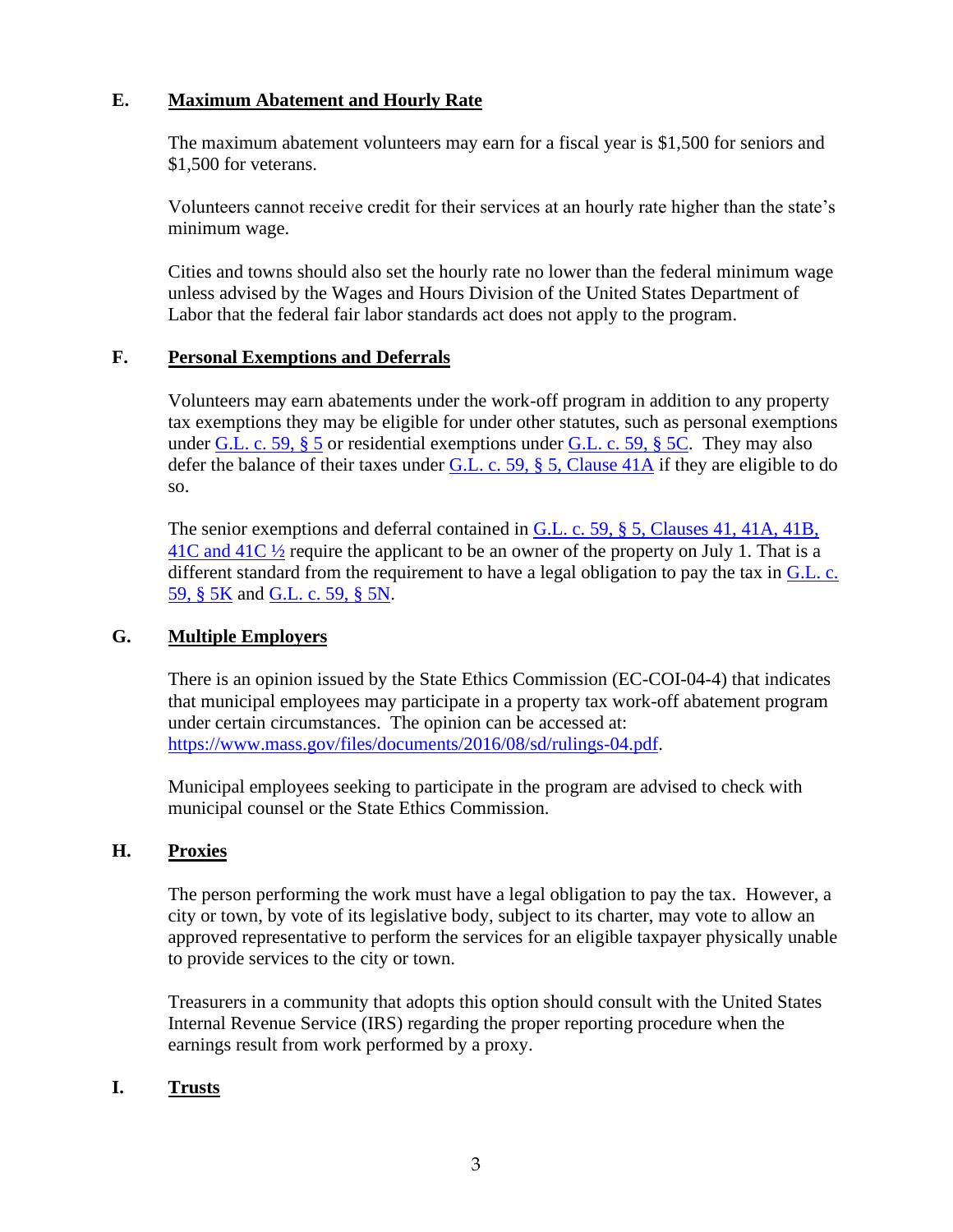Being a trustee of the property on which the tax to be abated is assessed is sufficient for the senior or veteran to participate in property tax work-off programs under [G.L. c. 59, §](https://malegislature.gov/Laws/GeneralLaws/PartI/TitleIX/Chapter59/Section5K)  [5K](https://malegislature.gov/Laws/GeneralLaws/PartI/TitleIX/Chapter59/Section5K) or [G.L. c. 59, § 5N](https://malegislature.gov/Laws/GeneralLaws/PartI/TitleIX/Chapter59/Section5N) because the trustee is under a legal obligation to pay the tax on the property.

# **J. Volunteer Employment Limitations**

Eligible taxpayers must provide services to the city or town to which they owe taxes in order to earn a property tax credit under either program. Eligible taxpayers may not provide services to a regional school district since they do not owe tax to the district which will employ them or to a non-profit organization.

# **III. ADOPTION OF LOCAL PROGRAM RULES**

After acceptance of the statute, the selectmen, town council or mayor with approval of the city council may establish a senior or veteran work-off program consistent with any local rules and procedures the municipality may adopt by by-law or ordinance. Those officials should coordinate the assignment of program participants to the various municipal departments where they will perform their volunteer services.

All program expenses are budgeted in the overlay rather than through appropriations. Therefore, the amounts needed to operate the programs should be considered when the municipal budget is developed. The assessors should factor in the amounts needed to fund the programs when determining overlay needs each year.

A municipality should adopt rules to determine:

- The hourly rate at which the tax reduction is to be computed;
- Any eligibility date;
- Any income asset limitations on eligibility;
- Any limitation of eligibility to a tax reduction on a volunteer's domicile;
- Any limitations on the number of volunteers or the types of work they may do;
- The use, if allowed, of approved representatives to perform the services for volunteers physically unable to perform the work themselves;
- Any other restrictions or regulations consistent with the intent of the law it elects to implement.

# **IV. CERTIFICATION OF SERVICE**

The board, officer or department supervising the taxpayer's volunteer services must certify to the assessors the hours of services performed by the taxpayer **before** the actual tax for the fiscal year is committed. The certification must state the amount actually earned as of that time. Services performed after that date are credited toward the next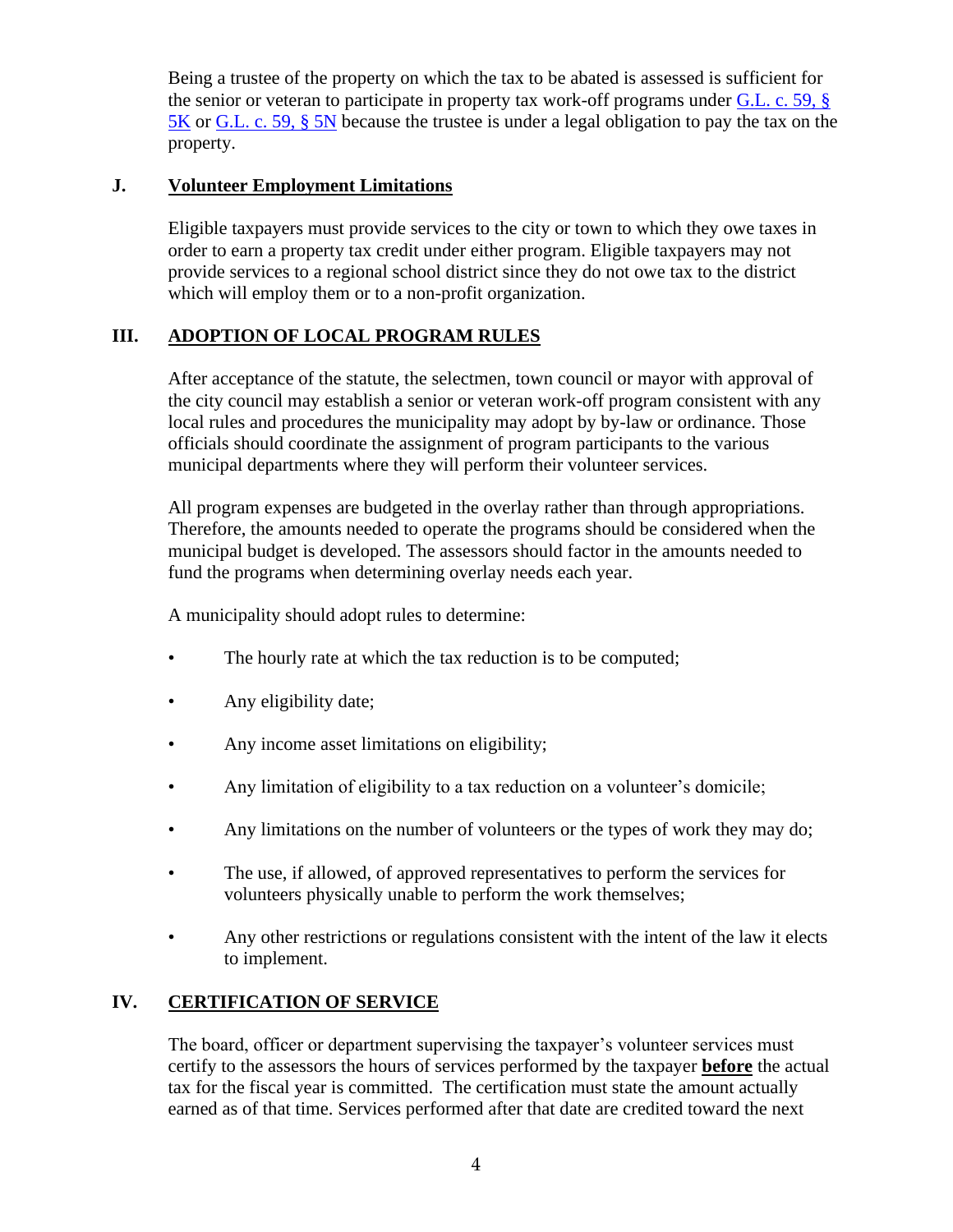fiscal year's actual tax bill to the extent consistent with the program rules established by the municipality.

A copy of the certification must also be given to the taxpayer before the actual tax bill is issued. (See attached model that may be adapted to suit local needs).

# **V. TREATMENT OF "EARNED" AMOUNT**

#### **A. Treatment for State Tax Purposes**

The amount of the property tax reduction earned by the taxpayer under this program is not considered income or wages for purposes of **state** income tax withholding or workmen's compensation. Zeroes may be inserted into the state wages box on the Forms W-2 for seniors and veterans who have participated in the property tax work-off programs under [G.L. c. 59, § 5Ka](https://malegislature.gov/Laws/GeneralLaws/PartI/TitleIX/Chapter59/Section5K)nd [G.L. c. 59, § 5N.](https://malegislature.gov/Laws/GeneralLaws/PartI/TitleIX/Chapter59/Section5N) The state wages box on the Form W-2 is for reporting the total amount of taxable wages earned in the state. G.L. c. 59, § [5K](https://malegislature.gov/Laws/GeneralLaws/PartI/TitleIX/Chapter59/Section5K) and [G.L. c. 59, § 5N](https://malegislature.gov/Laws/GeneralLaws/PartI/TitleIX/Chapter59/Section5N) both provide that the income "earned" under the programs is not subject to state income tax.

#### **B. Treatment by Federal Government**

The IRS, however, has ruled that under current federal law the abatement amount is included in the taxpayer's gross income for both federal income tax and Federal Insurance Contribution Act (FICA) tax purposes. In addition, if the community pays the taxpayer's share of FICA taxes, that amount is also income subject to federal income tax. Treasurers should verify with the IRS that their procedures comply with all applicable federal laws regarding income, Social Security and Medicare tax withholding on abatements earned under these programs, including issuance of a W-2.

Here, the "earnings" will have to be run through the payroll system in order to generate proper withholdings and reports to the IRS. Manual adjustments and reversing entries will then have to be made in order to have accurate state tax reports and have the earned amounts charged to the overlay account for abatements rather than salary appropriations.

# **VI. ACCOUNTING FOR ABATEMENTS**

# **A. Credit Applied to Actual Tax Bill**

Earned reductions must be applied to the actual tax bills for the fiscal year. The assessors must commit the full tax for the year and process the gross amount earned as certified by the board, officer or department supervising the taxpayer's volunteer services as an abatement to be charged against the overlay account. The taxpayer's actual tax bill, however, should only show a credit for the amount earned net of any federal withholdings. The municipal share of federal Social Security and Medicare taxes may also be charged to the overlay unless the community has otherwise provided.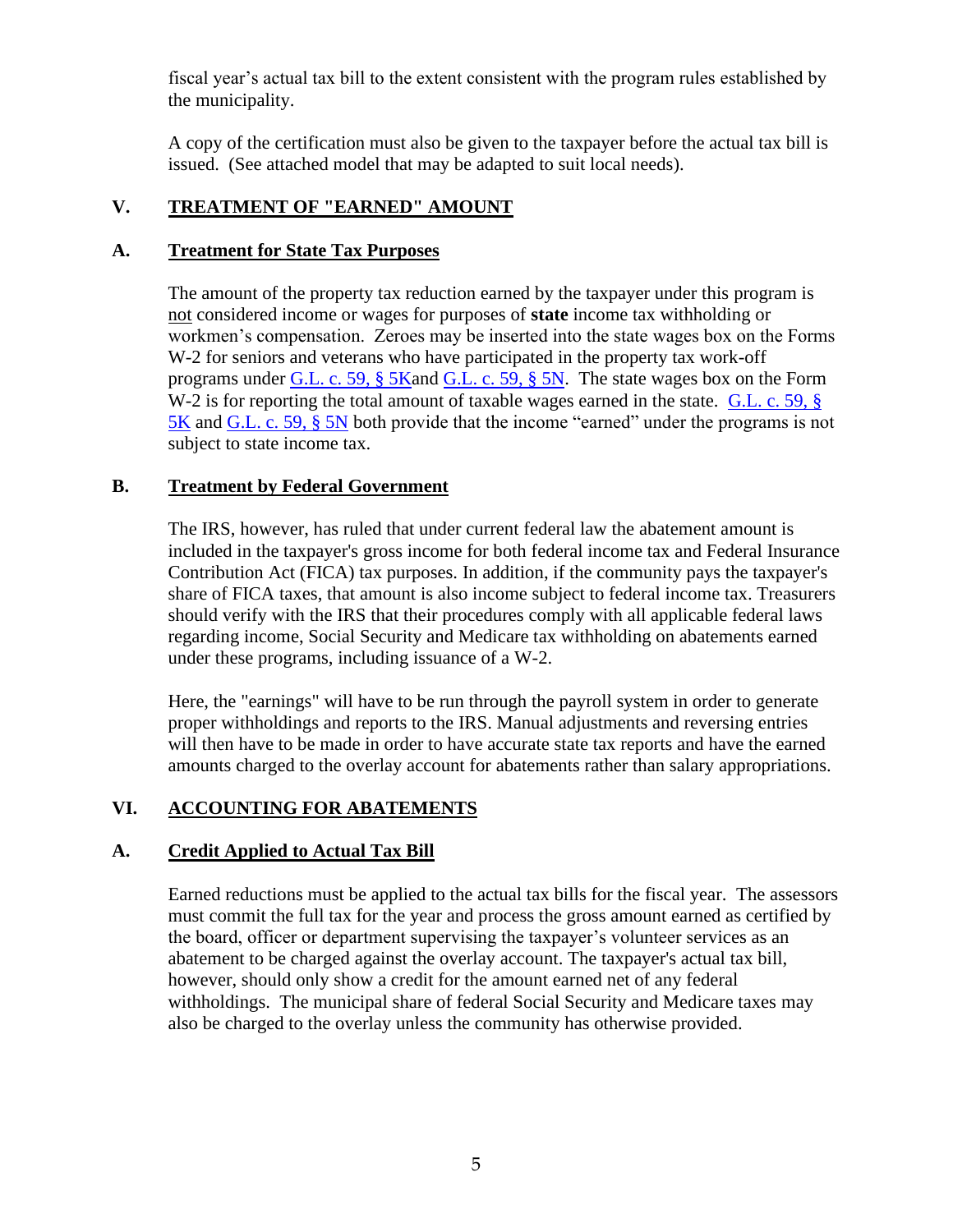# **B. Example:**

| \$750.00 |
|----------|
| \$46.50  |
| \$10.88  |
| \$692.62 |
|          |

Since the amounts earned under  $G.L. c. 59, § 5K$  or  $G.L. c. 59, § 5N$  must be applied to the actual tax bills for the fiscal year as abatements, no checks should be issued to volunteers for return or deposit. Even if a municipality's computer system must generate a check for W-2 purposes, no checks should be issued to the volunteers.

#### **C. Municipal Accounting for Credits**

The gross amount earned should be paid out of the overlay. An actual abatement, however, should be processed only for the net amount. The difference attributable to federal tax withholdings should be transferred by the accountant to the agency account for the taxes. The treatment is analogous to employee salaries: the gross amount is charged to the salary budget, but the employee is paid the net amount, with withholdings held in an agency account until paid over to the taxing authority. The employer's FICA share should ordinarily be paid out of the regular appropriation that the municipality has for that purpose. However, if the community did not budget the FICA expense for the Senior or Veteran Work Program, that amount may be charged to the overlay account.

#### **D. Community Preservation Surcharge Reduction**

The community preservation surcharge should be reduced to reflect a work-off abatement. The abatement should be treated the same as other property tax abatements or exemptions for purposes of calculating the surcharge.

# **E. Banking of Credits Not Permitted**

Earned reductions must be applied to the actual tax bills for the fiscal year in which they are earned. Services performed in the current fiscal year after the actual tax bills are issued must be credited toward the next fiscal year's bills. Excess reductions earned in the current fiscal year before the actual tax bills are issued may not be "banked" and applied to actual tax bills of future years.

#### **F. Late Notice of Work Performed**

In the event that a municipal department inadvertently fails to report the hours worked by a volunteer to the assessors before the actual tax commitment, the assessors may administratively abate an amount equivalent to the hours worked.

# **G. Sale of Property**

Persons who participate in the program should be advised that all earnings are "paid" exclusively in the form of an abatement. Therefore, if a volunteer sells the property on which the tax is to be abated due to the performance of work-off services, it is up to the seller to ensure the reduction is taken into account at the time of closing in order for the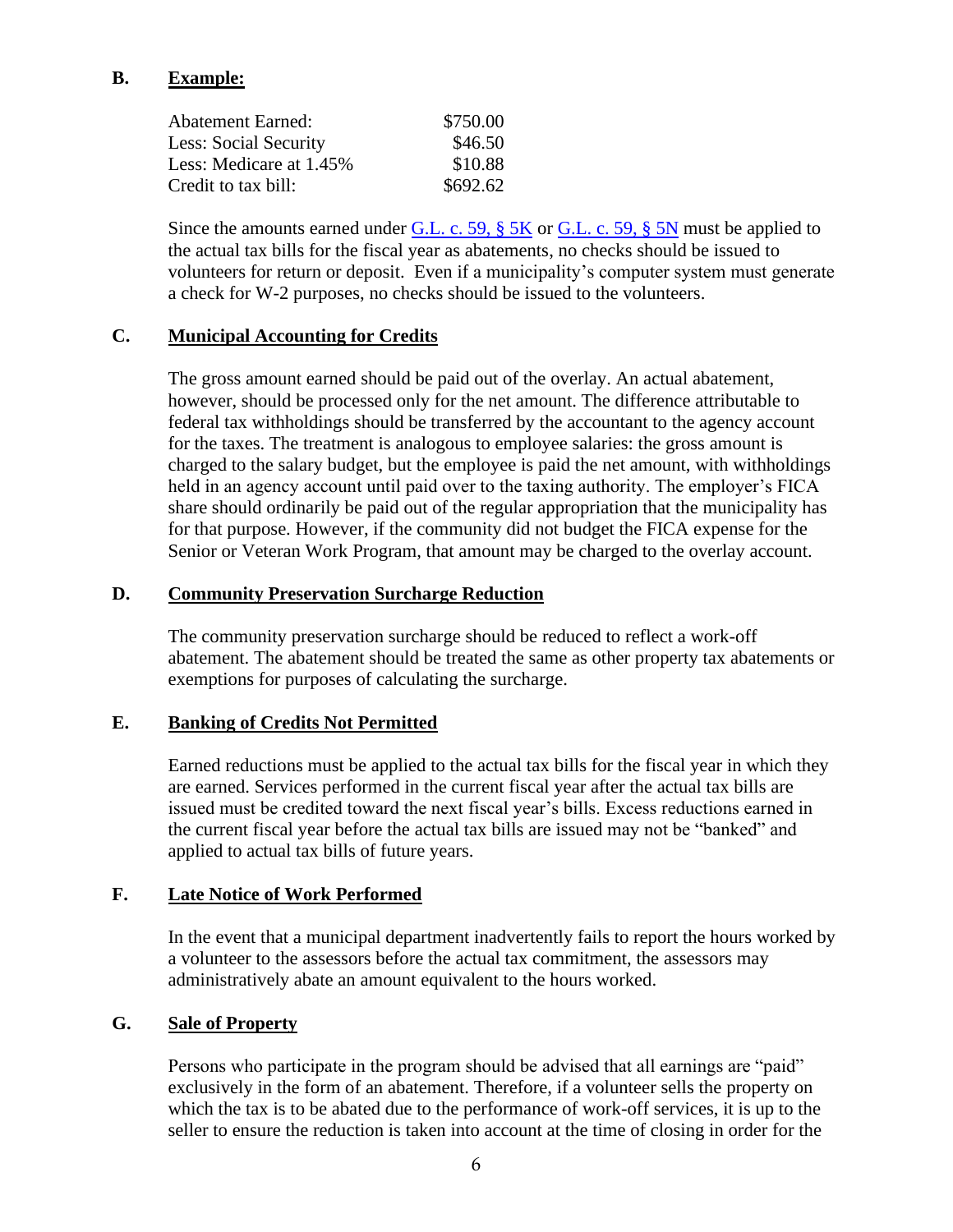benefit to be credited to the seller in the same manner as exemptions they are eligible for in that fiscal year.

# **VII. STATUS OF VOLUNTEERS**

Volunteers performing services in return for property tax reductions are employees for purposes of municipal tort liability. Therefore, municipalities are liable for damages for injuries to third parties and for indemnification of the volunteers to the same extent as in the case of injuries caused by regular municipal employees.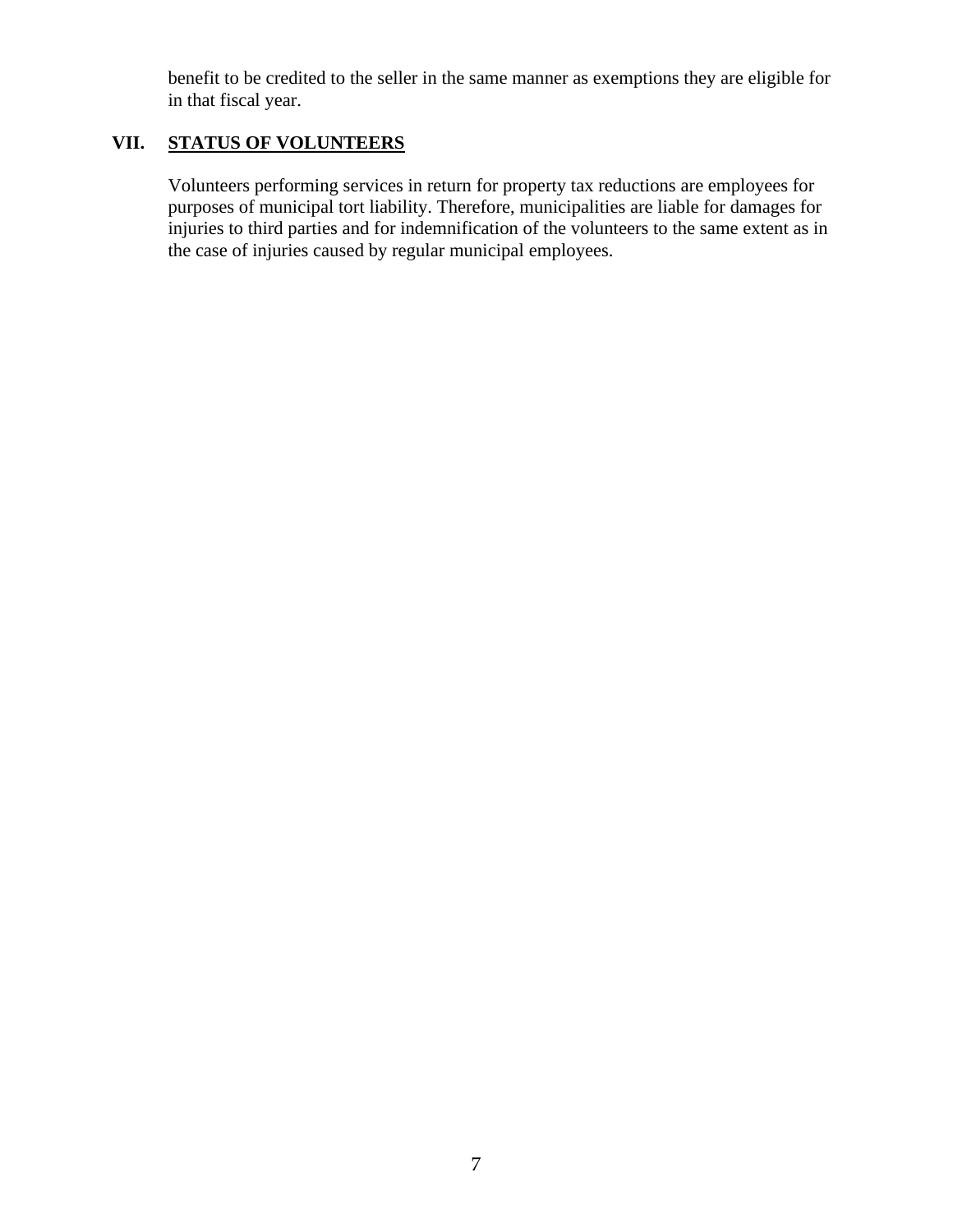# (MODEL)

(Copy must be given to the taxpayer before the actual tax bill is mailed)

City/Town of \_\_\_\_\_\_\_\_\_\_ Certificate of Completion of Volunteer Services

(G.L. Ch.59 §5K)

To: Board of Assessors

| the owner of a parcel at                                             | has completed      |
|----------------------------------------------------------------------|--------------------|
| (Taxpayer's name)                                                    | (Property address) |
| hours of volunteer work to be credited toward the fiscal year        | tax                |
| assessed on the parcel at the address listed above at the rate of \$ | per hour.          |

(Signature of Person Certifying Work)

\_\_\_\_\_\_\_\_\_\_\_\_\_\_\_\_\_\_\_\_\_\_\_\_\_\_\_\_\_\_\_\_\_\_\_\_\_\_\_

\_\_\_\_\_\_\_\_\_\_\_\_\_\_\_\_\_\_\_\_\_\_\_\_\_\_\_\_\_\_\_\_\_\_\_\_\_\_\_

(Board or Department)

(Date)